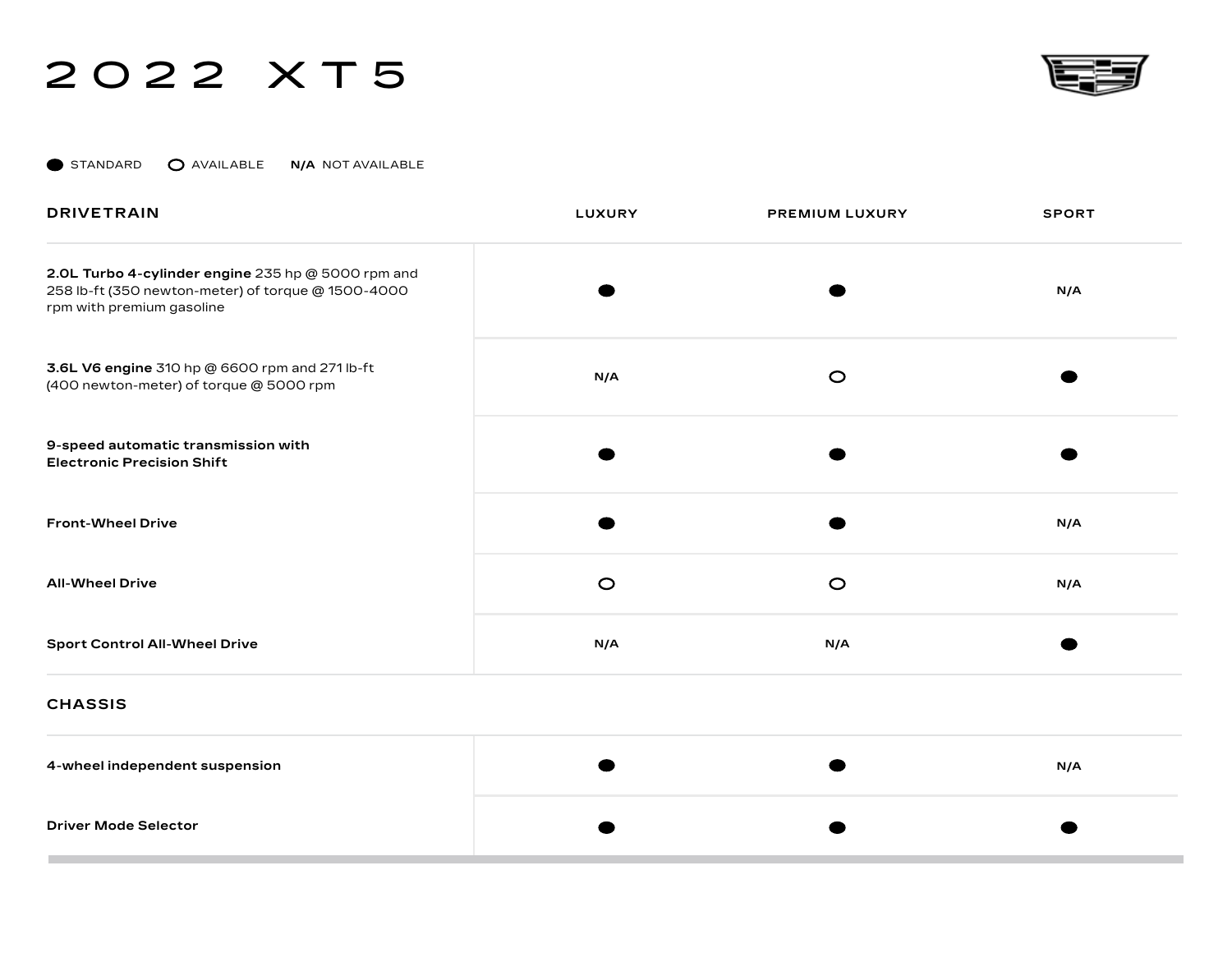

STANDARD **O** AVAILABLE **N/A** NOT AVAILABLE

| <b>CHASSIS</b>                                                                  | <b>LUXURY</b> | <b>PREMIUM LUXURY</b> | <b>SPORT</b> |
|---------------------------------------------------------------------------------|---------------|-----------------------|--------------|
| Performance suspension with real-time chassis<br>damping control                | N/A           | C                     |              |
| <b>StabiliTrak Electronic Stability Control System with</b><br>traction control |               |                       |              |

### **EXTERIOR**

| 18" Multi-spoke alloy wheels with Bright Silver finish                          |         | N/A     | N/A     |
|---------------------------------------------------------------------------------|---------|---------|---------|
| 18" Split 6-spoke alloy wheels with Pearl Nickel finish                         | N/A     |         | N/A     |
| 20" 12-Spoke alloy wheels with Pearl Nickel finish                              | N/A     | N/A     |         |
| 20" Split 6-spoke alloy wheels with Polished Android<br>finish                  | N/A     | $\circ$ | N/A     |
| 20" 12-Spoke Diamond-Cut alloy wheels with Dark<br>Android satin-finish pockets | N/A     | N/A     | $\circ$ |
| 20" 12-Spoke alloy wheels with Chrome finish <sup>1</sup>                       | $\circ$ | O       | $\circ$ |

1. Dealer-installed accessory wheel. Use only GM-approved tire and wheel combinations. See cadillac.com/accessories for important tire and wheel information, or see your dealer.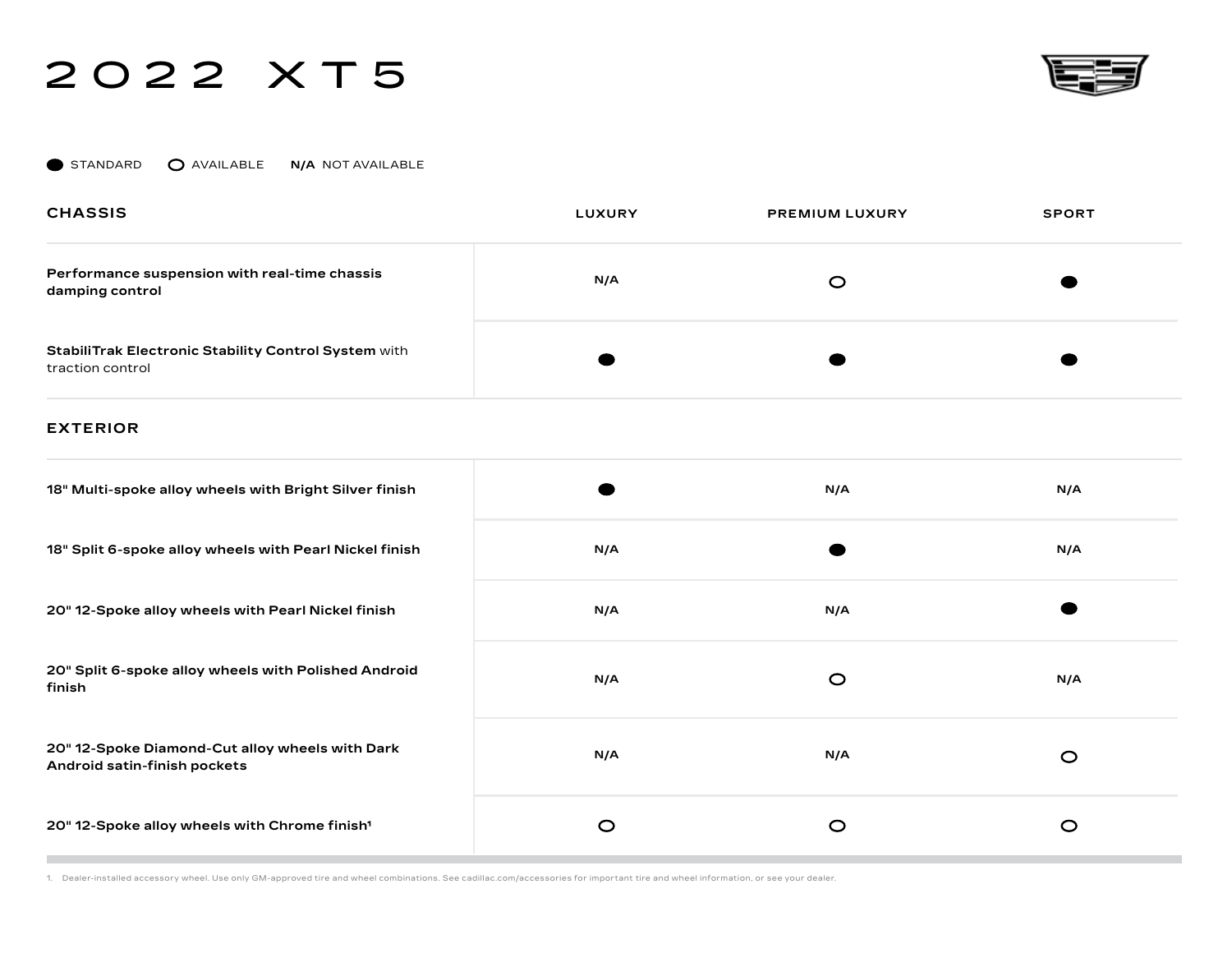

STANDARD **O** AVAILABLE N/A NOT AVAILABLE

| <b>EXTERIOR</b>                                                   | LUXURY  | PREMIUM LUXURY | <b>SPORT</b> |
|-------------------------------------------------------------------|---------|----------------|--------------|
| 20" 12-Spoke alloy wheels with Gloss-Black finish <sup>1</sup>    | $\circ$ | $\circ$        | $\circ$      |
| <b>Assist steps</b>                                               | $\circ$ | $\circ$        | $\circ$      |
| Door handles Body-color with chrome accents                       |         | N/A            | N/A          |
| Door handles Body-color, illuminating                             | N/A     |                | N/A          |
| Door handles Body-color                                           | N/A     | N/A            |              |
| Front Brembo <sup>®</sup> brakes with front and rear red calipers | N/A     | N/A            |              |
| <b>Front Rainsense Wipers</b>                                     | N/A     |                |              |
| Grille Galvano                                                    |         |                | N/A          |
| Grille High-gloss black                                           | N/A     | N/A            |              |
| IntelliBeam, auto high-beam assist                                |         |                |              |

1. Dealer-installed accessory wheel. Use only GM-approved tire and wheel combinations. See cadillac.com/accessories for important tire and wheel information, or see your dealer.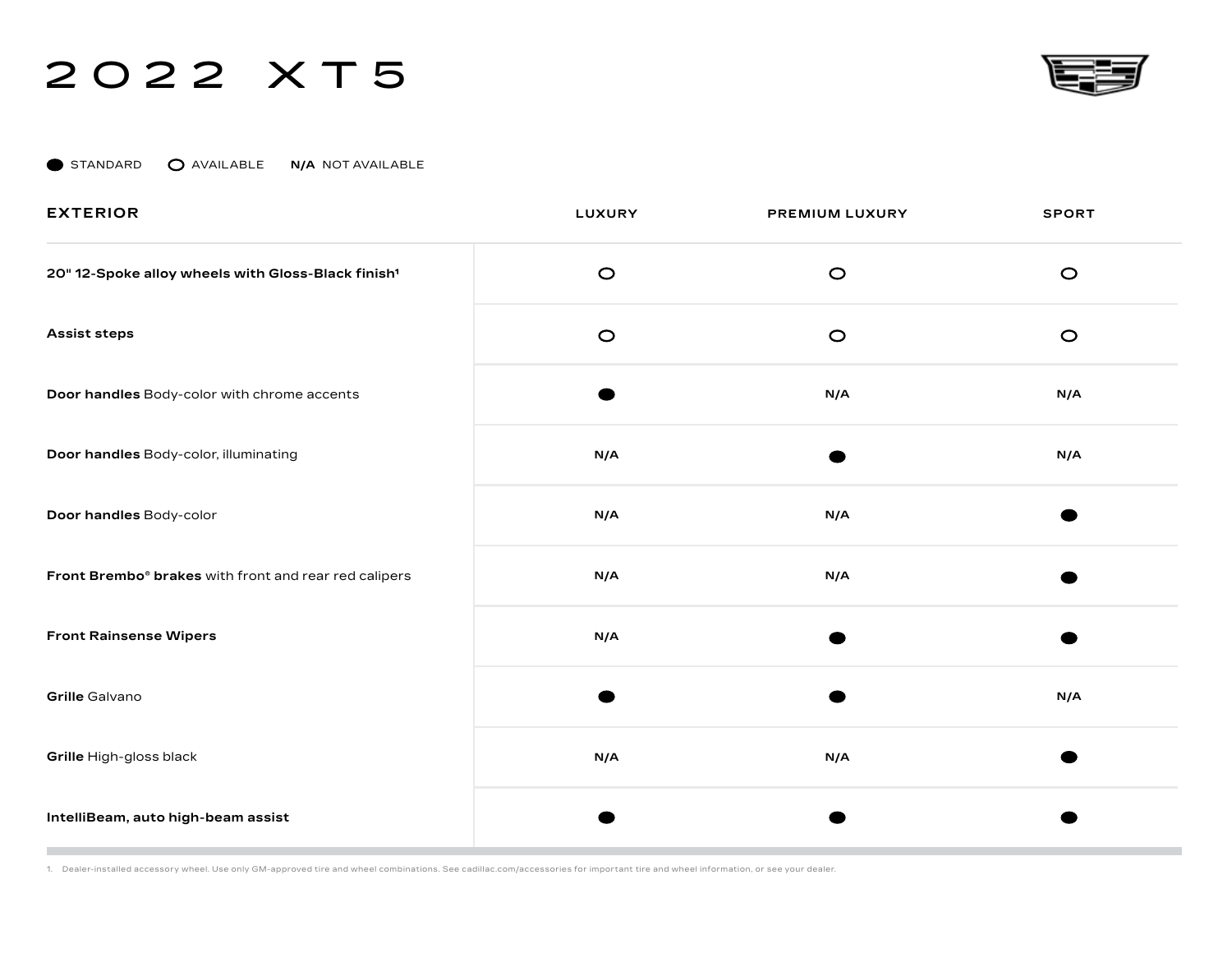

STANDARD **O** AVAILABLE **N/A** NOT AVAILABLE

| <b>EXTERIOR</b>                                                                                                         | <b>LUXURY</b> | PREMIUM LUXURY | <b>SPORT</b> |
|-------------------------------------------------------------------------------------------------------------------------|---------------|----------------|--------------|
| Liftgate Power liftgate                                                                                                 |               | N/A            | N/A          |
| Liftgate Hands-free power liftgate with logo projection                                                                 | N/A           |                |              |
| Mirrors Heated power-adjustable, manual-folding outside<br>mirrors with integrated turn-signal indicators               |               | N/A            | N/A          |
| Mirrors Power-folding outside mirrors with integrated<br>turn-signal indicators and heated driver-side auto-<br>dimming | N/A           |                |              |
| Trim accents Galvano roof rails, side window surrounds<br>and door handles                                              |               |                | N/A          |
| Trim accents High-gloss black roof rails, side window<br>surrounds and door handles                                     | N/A           | N/A            |              |

#### **COMFORT & CONVENIENCE**

| <b>Adaptive Cruise Control<sup>2</sup></b> | N/A | U |  |
|--------------------------------------------|-----|---|--|
| <b>Adaptive Remote Start</b>               |     |   |  |

2. Safety or driver-assistance features are no substitute for the driver's responsibility to operate the vehicle owner in parteman attentive manner. The driver should remain attentive to traffic, surroundings and road cond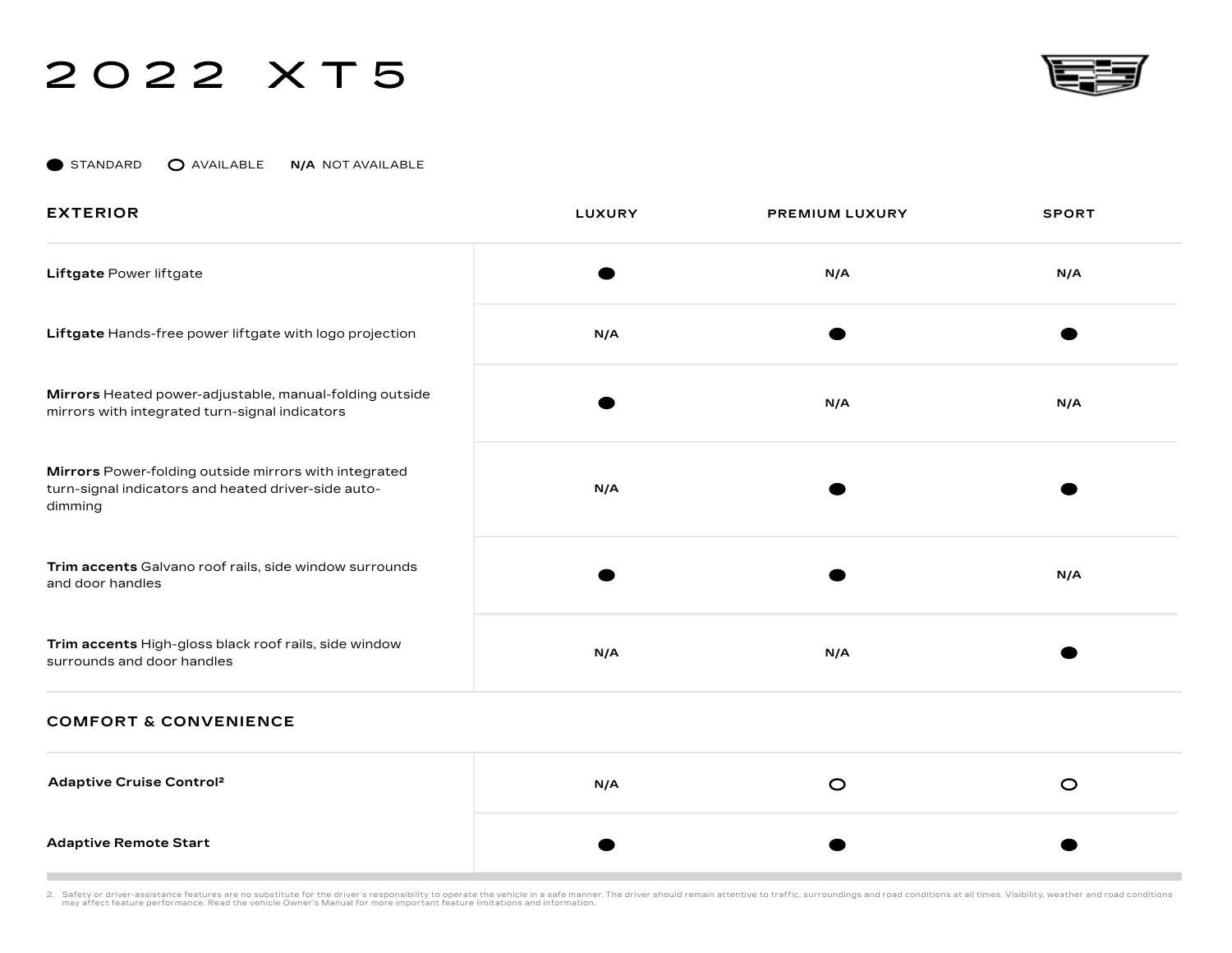

STANDARD AVAILABLE **N/A** NOT AVAILABLE

| <b>COMFORT &amp; CONVENIENCE</b>                                                                                                                                                                                                                                                                                                                                                                                                                                                                                                           | <b>LUXURY</b> | <b>PREMIUM LUXURY</b> | <b>SPORT</b> |
|--------------------------------------------------------------------------------------------------------------------------------------------------------------------------------------------------------------------------------------------------------------------------------------------------------------------------------------------------------------------------------------------------------------------------------------------------------------------------------------------------------------------------------------------|---------------|-----------------------|--------------|
| Bose® premium 8-speaker audio system                                                                                                                                                                                                                                                                                                                                                                                                                                                                                                       |               |                       |              |
| Cadillac user experience <sup>3</sup><br>• 8" diagonal multicolor touchscreen and Natural<br>Voice Recognition technology<br>• Bluetooth®4 hands-free calling and data-service<br>streaming<br>• Personalized profiles for each driver's settings<br>• Wireless Apple CarPlay® <sup>5</sup> and wireless Android<br>Auto <sup>™6</sup> compatibility<br>- Available In-Vehicle Apps,7 4 USB ports <sup>8</sup> and<br>2 auxiliary power outlets<br>• Available Amazon Alexa Built-In <sup>9</sup><br>• myCadillac Mobile App <sup>10</sup> |               |                       |              |
| Cadillac user experience <sup>3</sup> with Connected<br>Navigation <sup>11</sup> and Bose® Performance Series<br>14-speaker audio system                                                                                                                                                                                                                                                                                                                                                                                                   | N/A           | $\circ$               | $\circ$      |
| <b>Cargo Management System</b>                                                                                                                                                                                                                                                                                                                                                                                                                                                                                                             | N/A           |                       |              |

- 3. Functionality varies by model. Full functionality requires compatible Bluetooth® and smartphone, and USB connectivity for some devices.
- 4. Go to my.cadillac.com/learnabout/bluetooth to find out which phones are compatible with the vehicle. Full Bluetooth® feature functionality varies by device, model and software version.

5. Vehicle user interface is a product of Apple® and its terms and privacy statements apply. Requires compatible iPhone® and data plan rates apply. Apple CarPlay, Siri, iPhone and Apple Music are trademarks of Apple, Inc., 6. Vehicle user interface is a product of Google and its terms and privacy statements apply. Requires the Android Auto app on Google Play and a compatible Android smartphone. Data plan rates apply. Android, Google Play a

7. Available on select 2017 model year and newer GM vehicles with compatible hardware. Additional data plan rates may apply. Third-party trademarks are the property of their respective third-party owners and used under agr plan and paid AT&T vehicle data plan or compatible device with 3G/4G LTE tethering data plan. See onstar.com for details and limitations.

8. Not compatible with all devices.

9. Functionality is subject to limitations and varies by vehicle, infotainment system and location. Select service plan required. Certain Alexa Skills require account linking to use. Amazon, Alexa and all related marks are

10. Available on select Apple® and Android devices. Service availability, features and functionality vary by vehicle, device and the plan you are enrolled in. User terms apply. Device data connection required. See onstar.c

11. Connected Navigation and real-time Points of Interest (POI) only available on properly equipped vehicles. Requires paid plan or trial. Map coverage available in the U.S., Puerto Rico and Canada. See onstar com for deta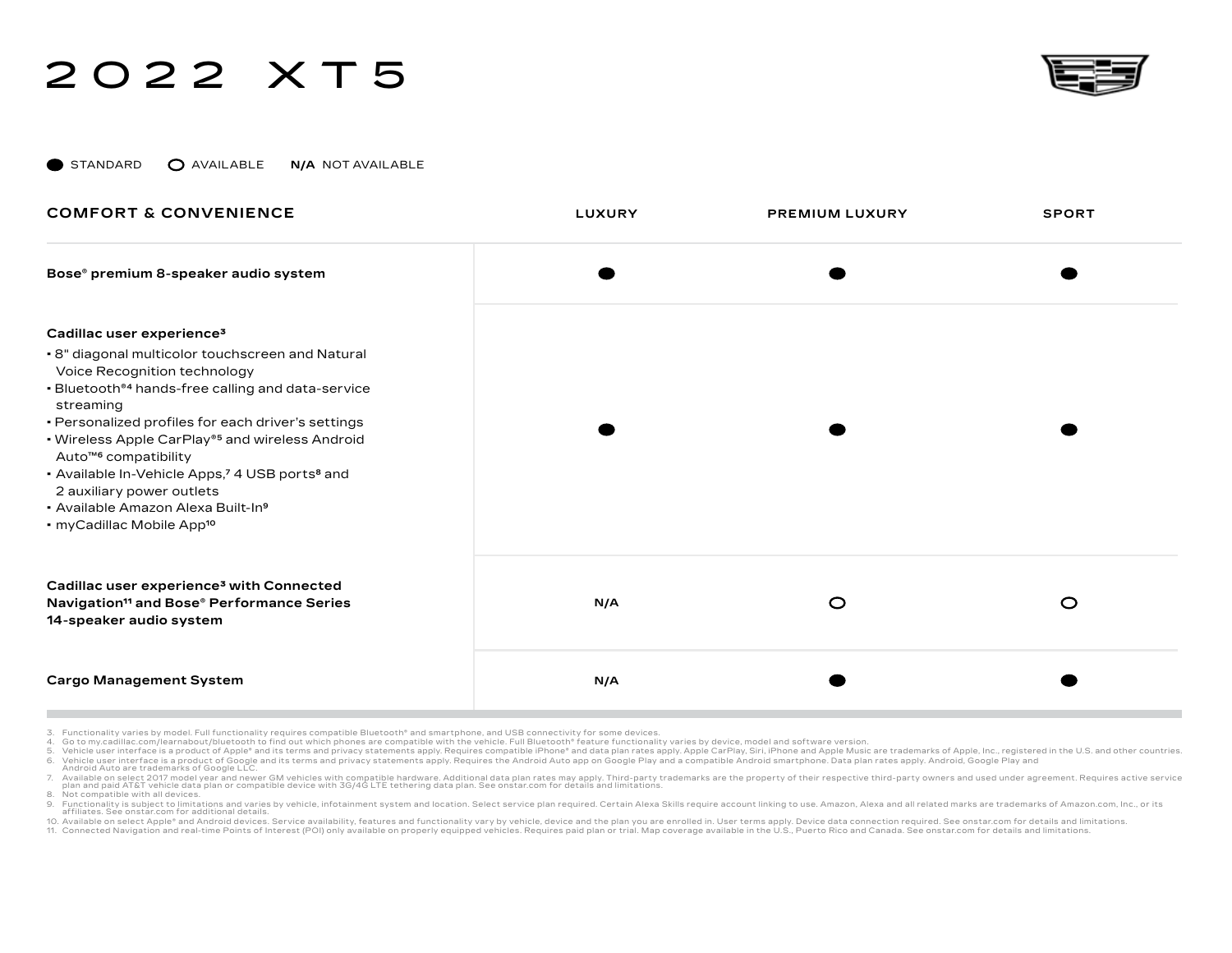

STANDARD **O** AVAILABLE N/A NOT AVAILABLE

| <b>COMFORT &amp; CONVENIENCE</b>                                                       | <b>LUXURY</b> | <b>PREMIUM LUXURY</b> | <b>SPORT</b> |
|----------------------------------------------------------------------------------------|---------------|-----------------------|--------------|
| Climate control Dual-zone automatic climate control                                    |               |                       |              |
| Climate control Tri-zone automatic climate control                                     | N/A           | $\circ$               | $\circ$      |
| Gauge display Dual-color Driver Information Center                                     |               |                       |              |
| Gauge display 8" diagonal color Driver Information Center                              | N/A           | $\circ$               | $\circ$      |
| Heated steering wheel (Limited availability.)                                          | N/A           |                       |              |
| Memory driver seat, outside mirrors and power-tilt<br>and -telescoping steering column | N/A           |                       |              |
| Rotary Infotainment Controller with jog functionality                                  |               |                       |              |
| Wi-Fi <sup>®</sup> Hotspot capability <sup>12</sup>                                    | $\circ$       | $\circ$               | $\circ$      |

12. Service varies with conditions and location. Requires active OnStar® service and paid AT&T® data plan. Visit onstar.com for details and limitations.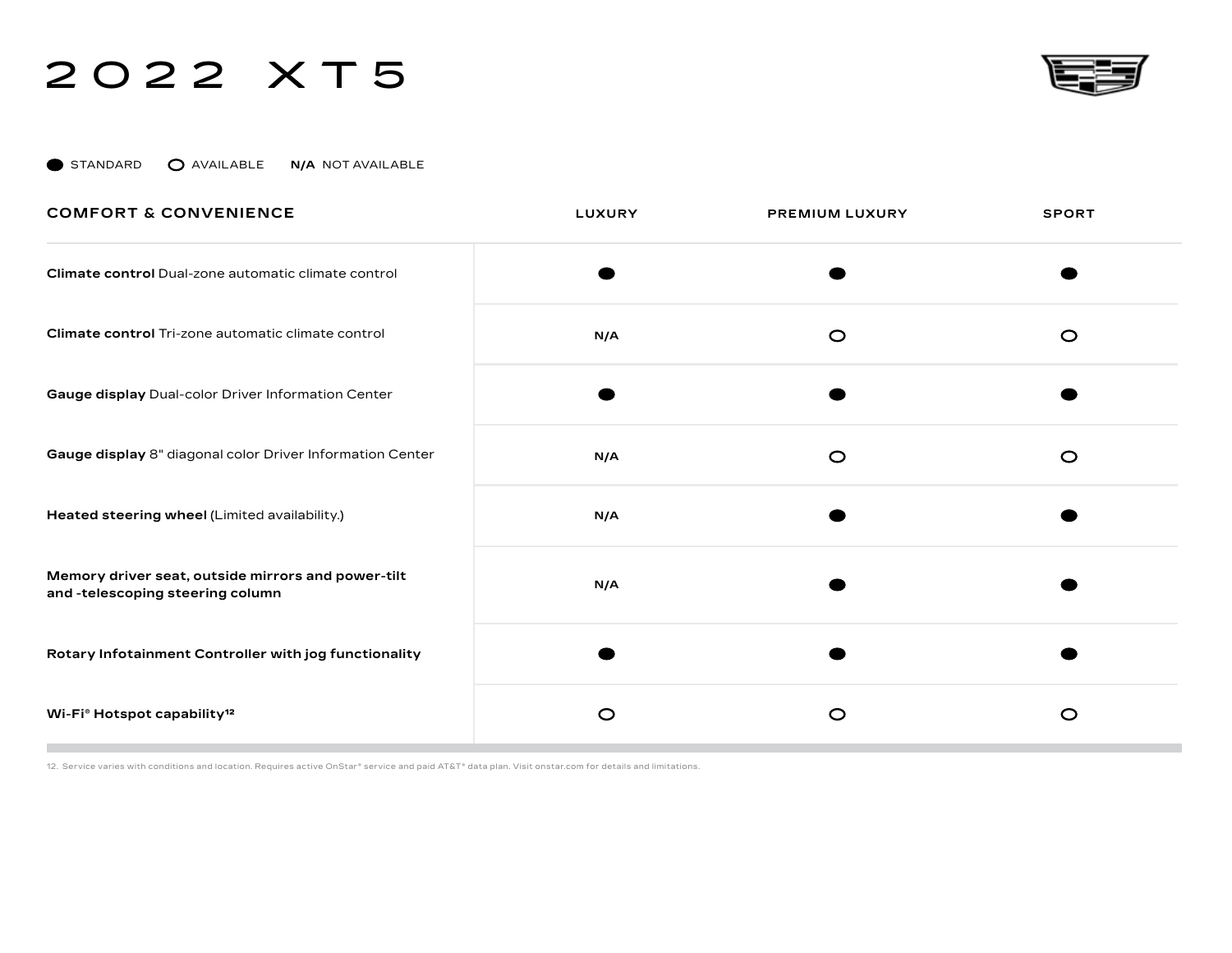

STANDARD **O** AVAILABLE **N/A** NOT AVAILABLE

| <b>INTERIOR</b>                                                           | <b>LUXURY</b> | <b>PREMIUM LUXURY</b> | <b>SPORT</b> |
|---------------------------------------------------------------------------|---------------|-----------------------|--------------|
| Seating 8-way power driver seat with 6-way power front-<br>passenger seat |               | N/A                   | N/A          |
| Seating 8-way power driver seat with 8-way power front-<br>passenger seat | N/A           |                       |              |
| Seating 2-way power driver and front-passenger control                    | N/A           |                       |              |
| Seating material Inteluxe seating                                         |               | N/A                   | N/A          |
| Seating material Leather seating surfaces                                 | N/A           |                       |              |
| Retractable cargo shade                                                   | N/A           |                       |              |
| UltraView power sunroof                                                   | N/A           |                       |              |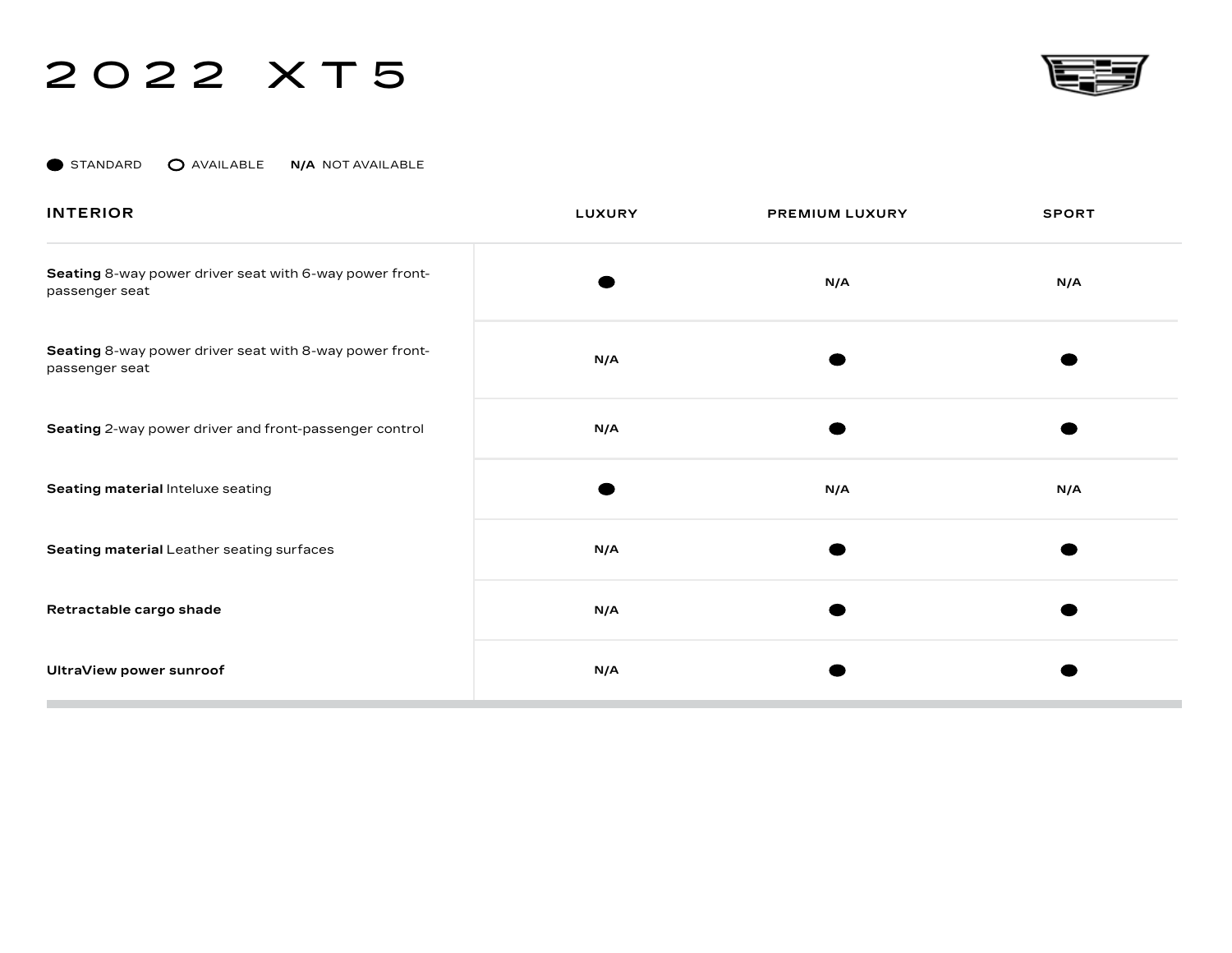

STANDARD **O** AVAILABLE **N/A** NOT AVAILABLE

| <b>SAFETY &amp; SECURITY</b>                                                                                                                                                                                                                                                                                       | <b>LUXURY</b> | PREMIUM LUXURY | <b>SPORT</b> |
|--------------------------------------------------------------------------------------------------------------------------------------------------------------------------------------------------------------------------------------------------------------------------------------------------------------------|---------------|----------------|--------------|
| 7 standard airbags <sup>13</sup>                                                                                                                                                                                                                                                                                   |               |                |              |
| Cadillac Smart System™2<br><b>- Automatic Emergency Braking</b><br>• Forward Collision Alert<br>• Front Pedestrian Braking<br>• Safety Alert Seat<br><b>Rear Park Assist<sup>14</sup></b><br>· Rear Vision Camera<br>• Vehicle Diagnostics <sup>15</sup><br><b>Teen Driver</b><br>Rear Seat Reminder <sup>16</sup> |               |                |              |
| Automatic Parking Assist with Braking <sup>2</sup>                                                                                                                                                                                                                                                                 | N/A           | $\circ$        | $\circ$      |
| <b>Automatic Seat Belt Tightening</b>                                                                                                                                                                                                                                                                              | N/A           | $\circ$        | $\circ$      |
| <b>Cornering lamps</b>                                                                                                                                                                                                                                                                                             |               |                |              |
| Enhanced Automatic Emergency Braking <sup>2</sup>                                                                                                                                                                                                                                                                  | N/A           | $\circ$        | $\circ$      |
| <b>Following Distance Indicator</b>                                                                                                                                                                                                                                                                                |               |                |              |

2. Safety or driver-assistance features are no substitute for the driver's responsibility to operate the vehicle owner in parteman attentive manner. The driver should remain attentive to traffic, surroundings and road cond

13. A NOTE ON CHILD SAFETY: Always use seat belts and the correct child restraint in the from child testraint or your child teaty age and size, even with airbags. Even in vehicles equipped with the Passenger Sensing System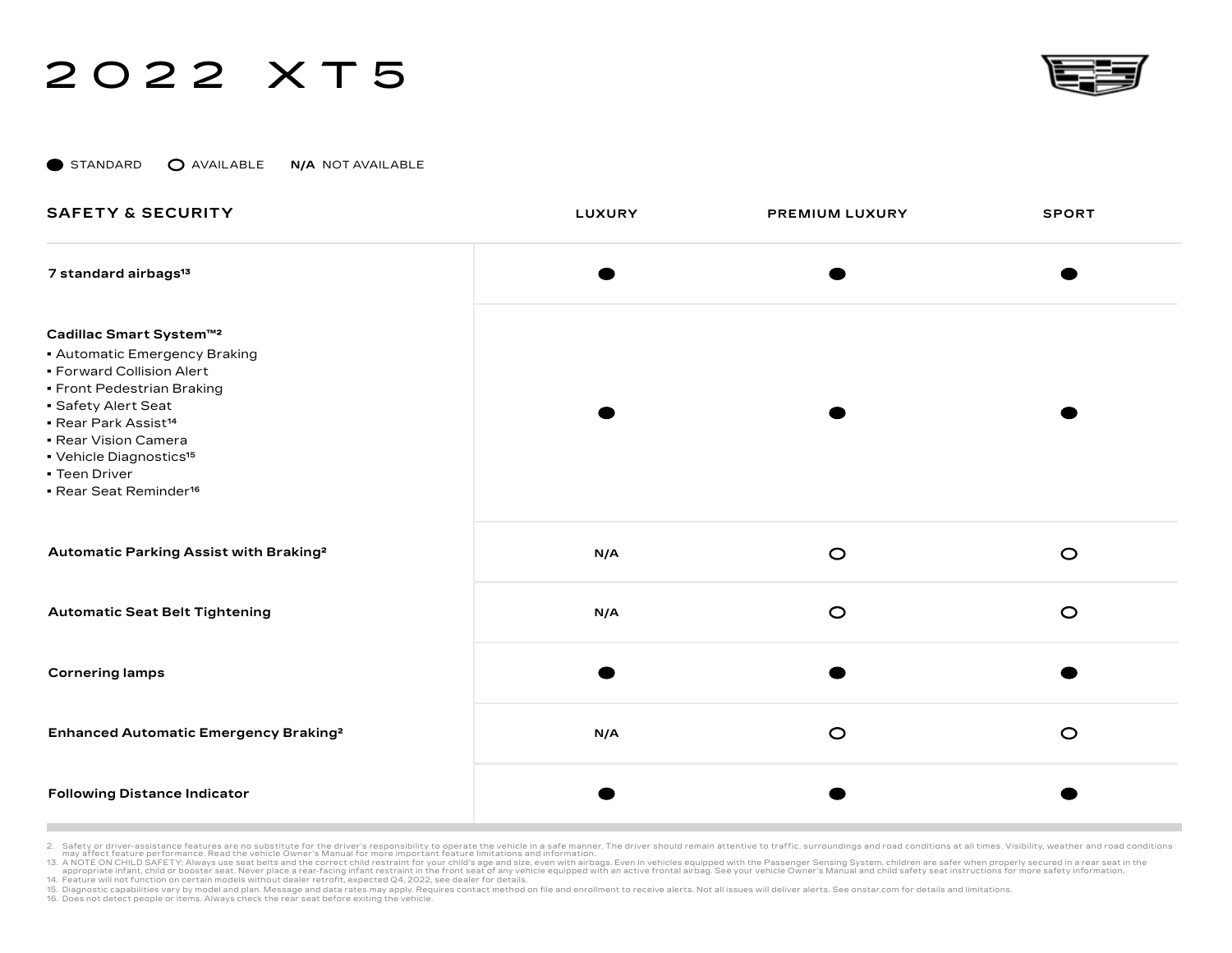

STANDARD **O** AVAILABLE **N/A** NOT AVAILABLE

| <b>SAFETY &amp; SECURITY</b>                                                                                   | LUXURY | PREMIUM LUXURY | <b>SPORT</b> |
|----------------------------------------------------------------------------------------------------------------|--------|----------------|--------------|
| Front Park Assist <sup>2,14</sup>                                                                              |        |                |              |
| HD Surround Vision <sup>2</sup>                                                                                | N/A    | $\circ$        | $\circ$      |
| <b>Head-Up Display</b>                                                                                         | N/A    | $\circ$        | $\circ$      |
| IntelliBeam, auto high-beam assist                                                                             |        |                |              |
| Lane Change Alert with Side Blind Zone Alert <sup>2</sup>                                                      | N/A    |                |              |
| Lane Keep Assist with Lane Departure Warning <sup>2</sup>                                                      |        |                |              |
| Limited trial OnStar® Safety & Security Plan <sup>17</sup>                                                     |        |                |              |
| Night Vision system <sup>2</sup> (Requires Platinum Package,<br>Technology Package and Driver Assist Package.) | N/A    | $\circ$        | $\circ$      |
| Rear Camera Mirror <sup>2</sup> with Washer                                                                    | N/A    | $\circ$        | $\circ$      |

2. Safety or driver-assistance features are no substitute for the driver's responsibility to operate the vehicle in a safe manner. The driver should remain attentive to traffic, surroundings and road conditions at all time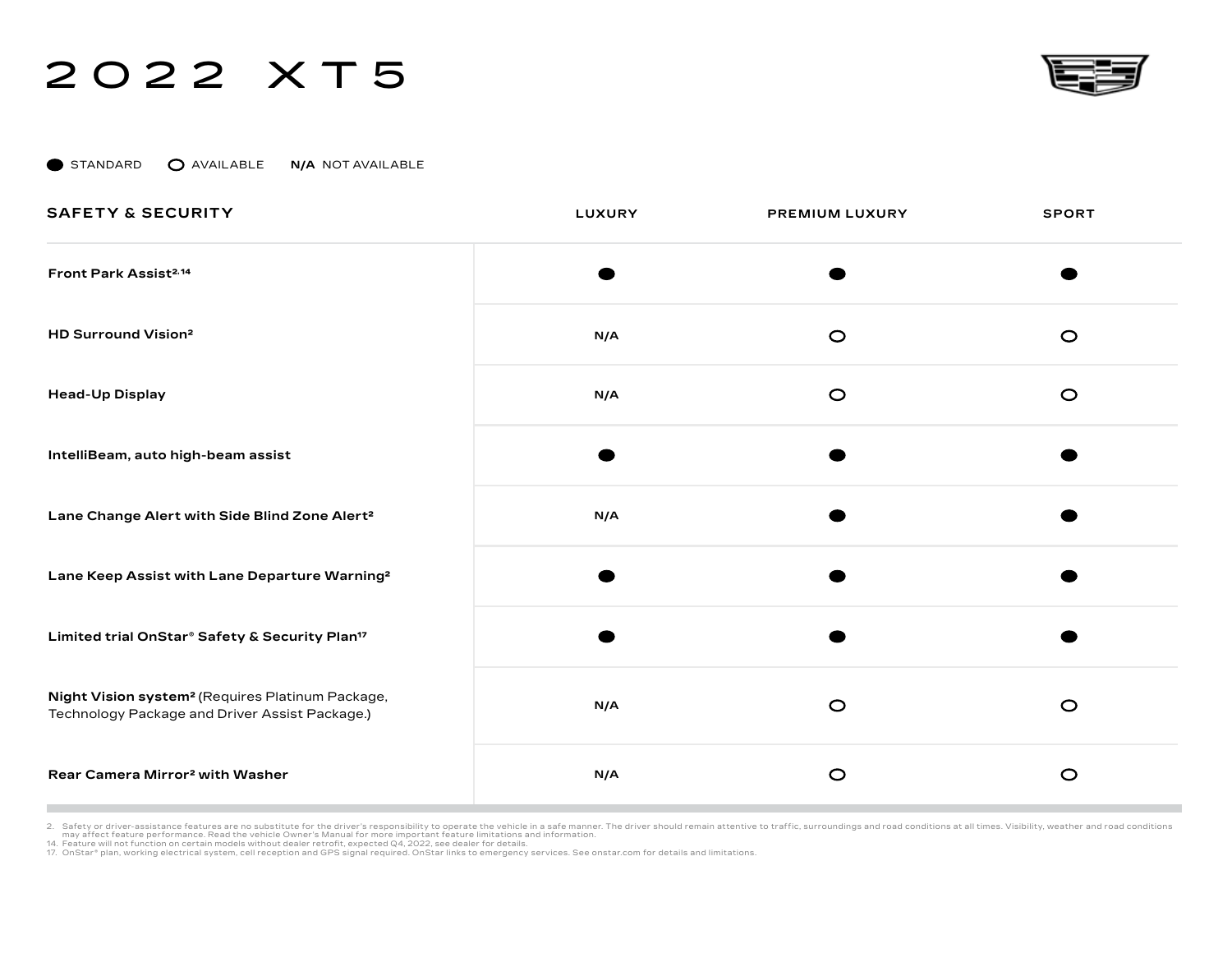

STANDARD **O** AVAILABLE **N/A** NOT AVAILABLE

| <b>SAFETY &amp; SECURITY</b>                  | <b>LUXURY</b> | <b>PREMIUM LUXURY</b> | <b>SPORT</b> |
|-----------------------------------------------|---------------|-----------------------|--------------|
| Rear Cross Traffic Alert <sup>2</sup>         | N/A           |                       |              |
| Rear Pedestrian Alert <sup>2</sup>            | N/A           |                       |              |
| Reverse Automatic Braking <sup>2</sup>        | N/A           | C                     | O            |
| Tire Pressure Monitoring System <sup>18</sup> |               |                       |              |

#### **AVAILABLE PACKAGES**

| <b>Advanced Security Package</b><br>• Locking steering column<br>• Door-lock and door-latch shields<br>• Self-powered Theft-Deterrent Alarm System<br>• Inclination sensor<br>• Vehicle interior movement sensor<br>• Locking wheel lugs | N/A |   |   |
|------------------------------------------------------------------------------------------------------------------------------------------------------------------------------------------------------------------------------------------|-----|---|---|
| <b>Comfort and Air Quality Package</b><br>• Driver and front-passenger ventilated seats <sup>19</sup><br>• Cabin Air Ionizer<br>• Tri-Zone Climate Control                                                                               | N/A | O | ⌒ |

2. Safety or driver-assistance features are no substitute for the driver's responsibility to operate the vehicle owner's manner for expect on the selft manner. The driver should remain attentive to traffic, surroundings an

18. Does not monitor spare tire.

19. Feature will not function on certain models without dealer retrofit, see dealer for details.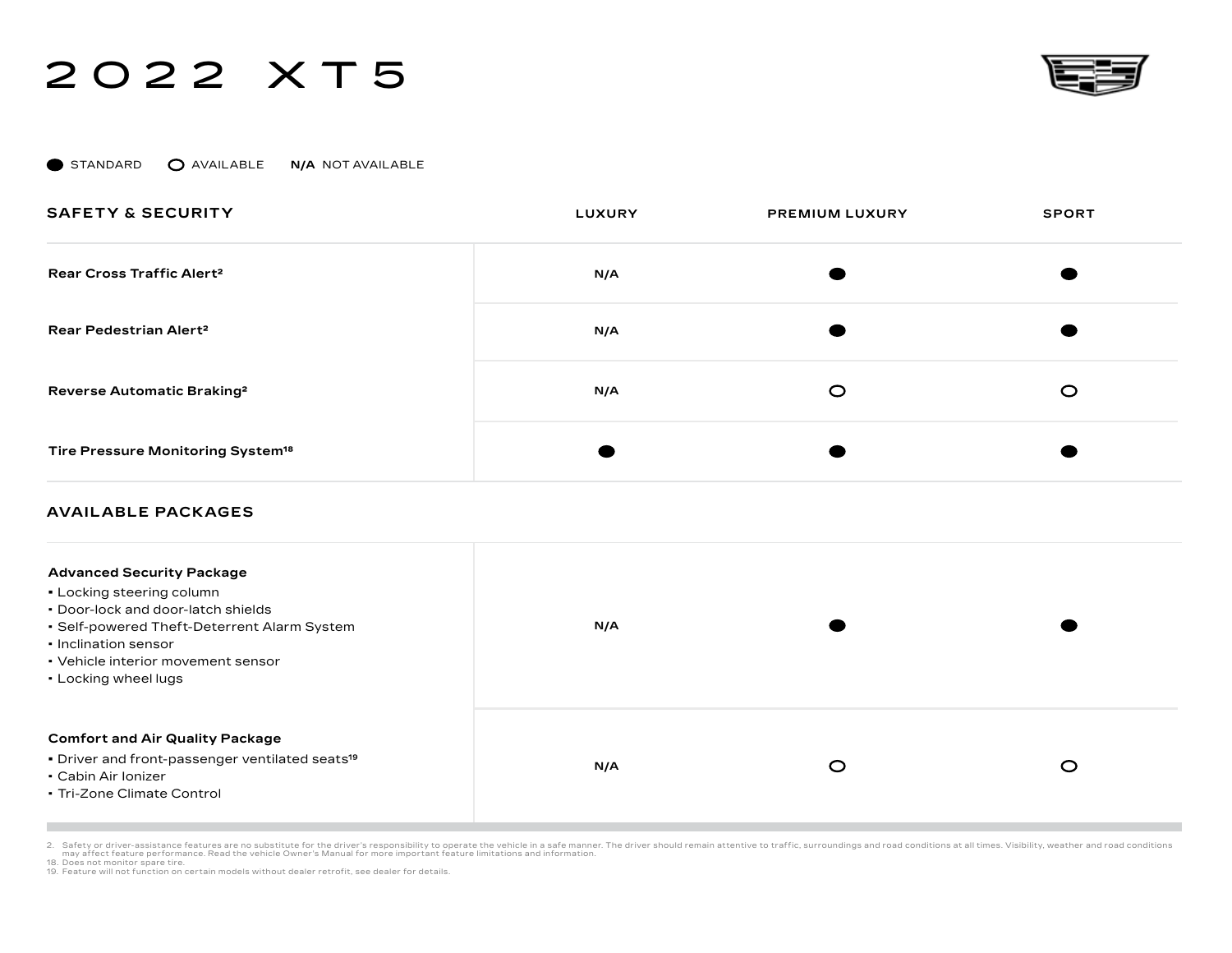

STANDARD **O** AVAILABLE **N/A** NOT AVAILABLE

| <b>AVAILABLE PACKAGES</b>                                                                                                                                                                                                                                                                                                                                                   | <b>LUXURY</b> | <b>PREMIUM LUXURY</b> | <b>SPORT</b> |
|-----------------------------------------------------------------------------------------------------------------------------------------------------------------------------------------------------------------------------------------------------------------------------------------------------------------------------------------------------------------------------|---------------|-----------------------|--------------|
| <b>Technology Package</b><br>• 8" diagonal color gauge cluster<br>• Head-Up Display<br>• HD Surround Vision <sup>2</sup><br>• Rear Pedestrian Alert <sup>2</sup><br>• Rear Camera Mirror <sup>2</sup> with Washer<br>• Automatic Parking Assist with Braking <sup>2</sup>                                                                                                   | N/A           | $\circ$               | $\circ$      |
| <b>Driver Assist Package</b><br>Adaptive Cruise Control <sup>2</sup><br>• Automatic Seat Belt Tightening<br>• Enhanced Automatic Emergency Braking <sup>2</sup><br>• Reverse Automatic Braking <sup>2</sup><br>(Requires Technology Package.)                                                                                                                               | N/A           | $\circ$               | $\circ$      |
| <b>Onyx Package</b><br>• Sport mesh grille with Gloss-Black finish and Gloss-Black<br>surround<br>• Black grillettes (Standard on Sport)<br>• Black bodyside molding<br>· Black front-fascia appliqué<br>· Black rear-fascia appliqué (Standard on Sport)<br>· Black license plate appliqué<br>• Black exhaust bezel<br>. 20" 12-Spoke alloy wheels with Gloss-Black finish | $\circ$       | $\circ$               | $\circ$      |

2. Safety or driver-assistance features are no substitute for the driver's responsibility to operate the vehicle owner in parteman attentive manner. The driver should remain attentive to traffic, surroundings and road cond